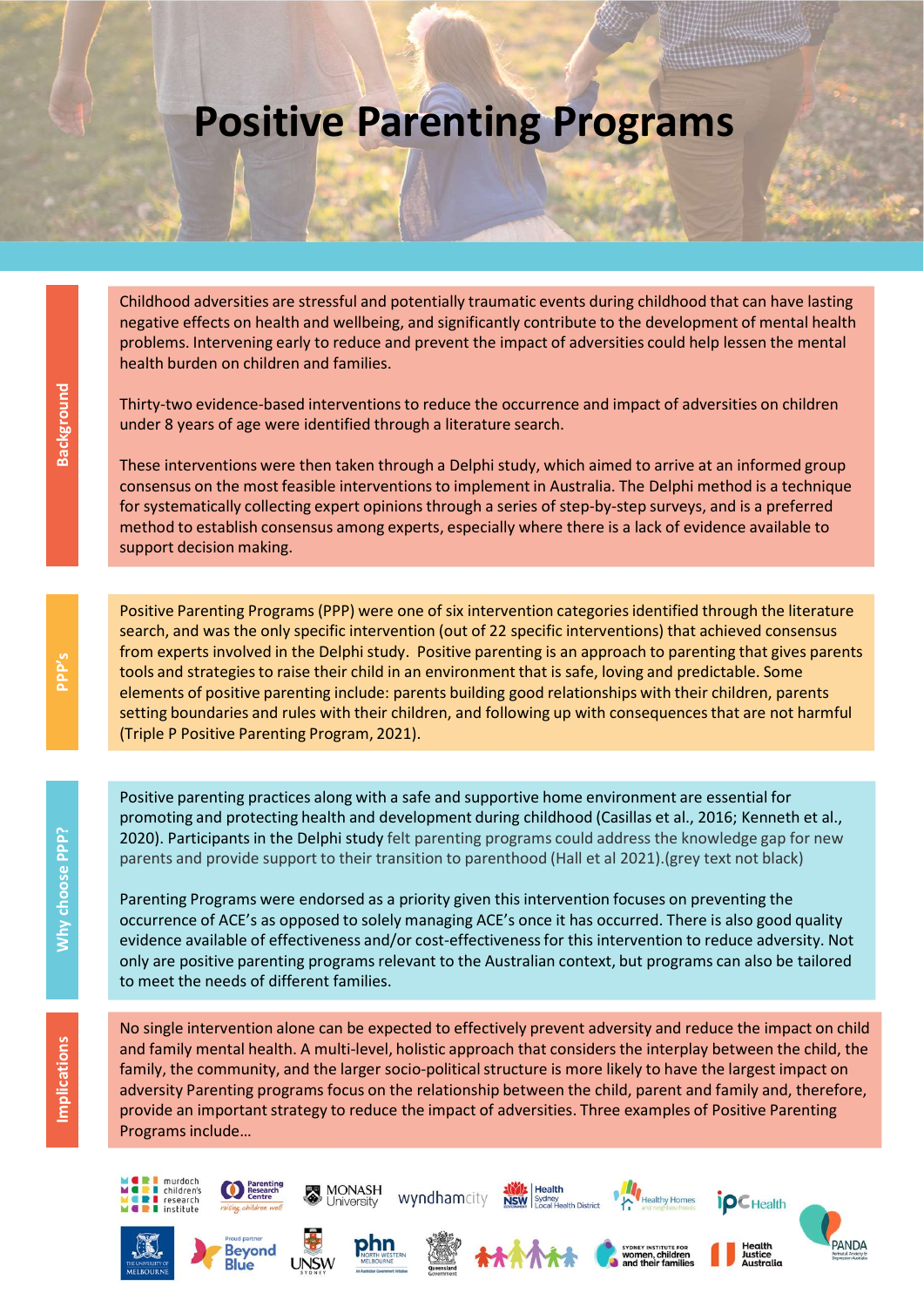## Positive Parenting Programs

## Table 1. Examples of Positive Parenting Programs

| Table 1. Examples of Positive Parenting Programs<br><b>Resources and personnel needed</b><br>Does it work?<br><b>Intervention</b><br><b>Overview</b><br>(Data from quasi-RCTs)<br>Triple P is a multilevel<br>The personnel requirements to<br>Short-term and long-term<br><b>Triple P</b><br>offer Triple P vary depending on the<br>improvements in children's<br>parenting program<br>designed to help parents of<br>program level implemented, but<br>social, emotional and<br>children 0-16 years<br>often include: family support<br>behavioural outcomes and<br>develop skills, strategies<br>workers, clinicians, nurses,<br>parenting practice/s.<br>and confidence to parent<br>psychologists, counsellors, teachers,<br>Long-term reductions in<br>teacher's aides, police or child<br>children positively.<br>substantiated child |
|-----------------------------------------------------------------------------------------------------------------------------------------------------------------------------------------------------------------------------------------------------------------------------------------------------------------------------------------------------------------------------------------------------------------------------------------------------------------------------------------------------------------------------------------------------------------------------------------------------------------------------------------------------------------------------------------------------------------------------------------------------------------------------------------------------------------------------------------------|
|                                                                                                                                                                                                                                                                                                                                                                                                                                                                                                                                                                                                                                                                                                                                                                                                                                               |
|                                                                                                                                                                                                                                                                                                                                                                                                                                                                                                                                                                                                                                                                                                                                                                                                                                               |
|                                                                                                                                                                                                                                                                                                                                                                                                                                                                                                                                                                                                                                                                                                                                                                                                                                               |
| safety officers and social workers.<br>maltreatment, out-of-home<br>Currently, the Triple P online<br>placements, hospitalisation, or<br>program costs AU\$79.95 per<br>emergency room visits for                                                                                                                                                                                                                                                                                                                                                                                                                                                                                                                                                                                                                                             |
| child maltreatment injuries.<br>parent.<br>Triple P has comprehensive<br>resources for both practitioners and<br>parents in multiple languages.                                                                                                                                                                                                                                                                                                                                                                                                                                                                                                                                                                                                                                                                                               |
| Improved social competence,<br>Generation<br>GenerationPMTO is a<br>Provided by GenerationPMTO<br><b>PMTO</b><br>positive parenting and family<br>structured parenting<br>therapists, who have completed<br>program for parents of<br>extensive training on the program<br>cohesion.<br>(formerly<br>children 2-18 years with<br>(no other specialised training is<br>Parent<br>Reduced youth delinquency,<br>disruptive behaviours. It<br><b>Management</b><br>required).<br>arrests, and problem<br><b>Training - the</b><br>aims to improve positive<br>behaviours.<br>The program has training and<br><b>Oregon Model)</b><br>parenting.<br>implementation manuals.                                                                                                                                                                       |
| Incredible<br>Incredible Years is a series<br>Provided by therapists, counsellors,<br>Reduced child problem<br>social workers, nurses, teachers and<br>behaviour and improved<br>Years<br>of three separate,<br>multifaceted, and<br>physicians who have undertaken<br>foster carers' depression<br>developmentally based<br>standardised Incredible Years<br>levels.<br>programs for parents,<br>training and certification.<br>Strengthened parent<br>teachers and children                                                                                                                                                                                                                                                                                                                                                                 |
| Includes manuals and<br>management skills and<br>(aged 0-12 years) who are<br>improved children's social and<br>implementation resources.<br>experiencing stress and<br>emotional competence.<br>difficulty in managing their<br>children's behaviour.                                                                                                                                                                                                                                                                                                                                                                                                                                                                                                                                                                                        |